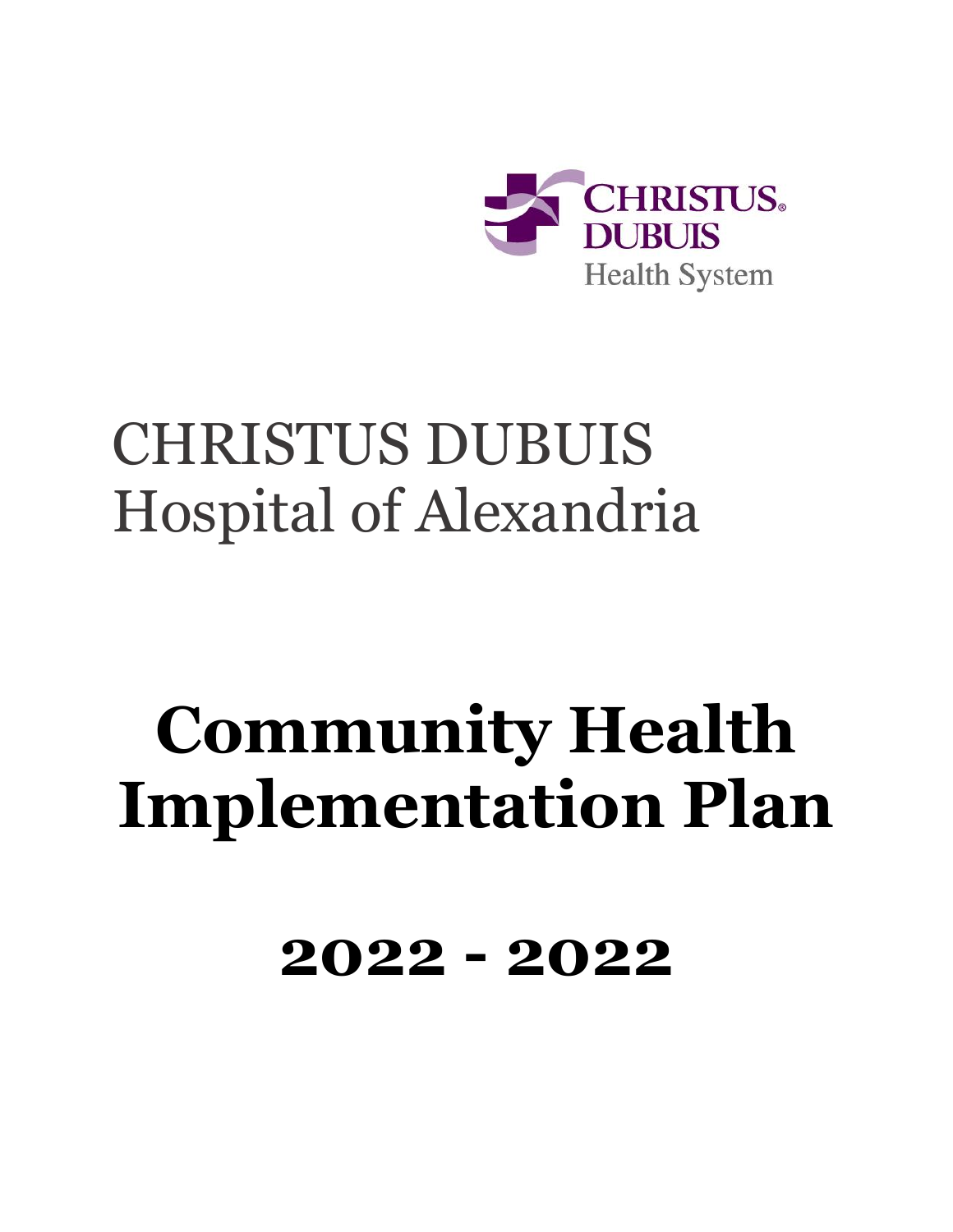### 2020 -2022 Community Health Improvement Plan for CHRISTUS DUBUIS Hospital of Alexandria

#### **MISSION FOR IMPLEMENTATION**

CHRISTUS DUBUIS Hospital of Alexandria, LA is a long term acute care hospital (LTACH) located within CHRISTUS St. Frances Cabrini Hospital. CHRISTUS DUBUIS Hospital of Alexandria provides care to patients who require acute care over an extended period of time and is co-owned and operated by LHC Group of Lafayette, LA in a joint venture with CHRISTUS Health. CHRISTUS Health was formed in 1999 to strengthen the Catholic faith-based health care ministries of the Congregations of the Sisters of Charity of the Incarnate Word of Houston and San Antonio that began in 1866. Founded on the mission "to extend the healing ministry of Jesus Christ," CHRISTUS Health's vision is to be a leader, a partner, and an advocate in creating innovative health and wellness solutions that improve the lives of individuals and communities so that all may experience God's healing presence and love.

As part of this effort and to meet [federal IRS 990H requirements,](https://www.irs.gov/uac/About-Schedule-H-Form-990) this document serves as a community health improvement plan (CHIP) report for CHRISTUS DUBUIS Hospital of Alexandria. This report is the companion piece to the Community Health Needs Assessment (CHNA) report that was finalized June 2016 (see separate document), and based, in part, off several needs identified in that document.

#### **TARGET AREA/ POPULATION**

CHRISTUS DUBUIS Hospital of Alexandria sees patients from the following five parishes in the Central Louisiana region. Due to the nature of the long term acute care industry, the regulatory bodies that oversee and govern the types of services that are provided, and the limited resources available to address the needs highlighted within the CHNA, patients admitted to CHRISTUS DUBUIS Hospital of Alexandria will serve as the target population for most of the implementation strategies discussed in this report.

| <b>CHRISTUS Health Central Louisiana Parishes</b> |                  |  |
|---------------------------------------------------|------------------|--|
| Avoyelles                                         | Rapides          |  |
| Bienville                                         | <b>Red River</b> |  |
| Grant                                             | Allen            |  |
| Evangeline                                        | Vernon           |  |

#### **PRIORITY HEALTH NEEDS**

Leadership for CHRISTUS DUBUIS Hospital of Alexandria was provided with a draft community health needs assessment report May 2019. A panel of experts comprised of both CHRISTUS staff and external partners representing various members of the community was tasked with reviewing the findings and determining which priority issues would be selected to address over the next three years as part of a community health implementation plan.

The panel took a number of things into consideration when choosing priorities. Some priorities were selected based off issue prevalence and severity according to parish and regional secondary data. Input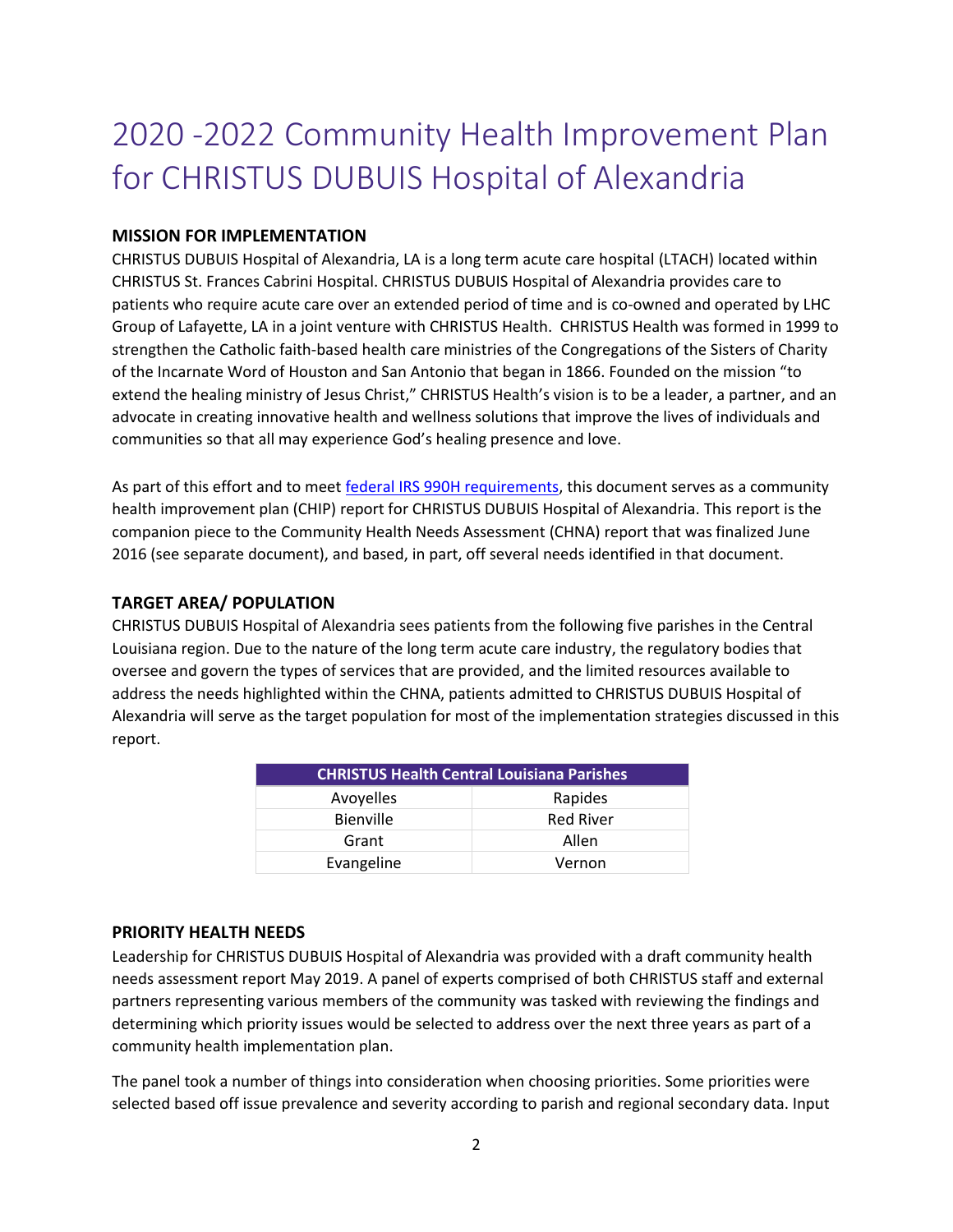provided by key informants, focus group participants, and other community stakeholders was also heavily considered, especially for priority areas where secondary data were less available. The official Community Health Needs Assessment report was finalized June 2019 (see separate document). Based on the process described above, the priority health needs selected by CHRISTUS DUBUIS Hospital of Alexandria are:

- 1. Chronic Disease Management
- 2. Access to Care
- 3. Cost of Medications

#### **SELECTED IMPLEMENTATION STRATEGY**

The following implementation strategies outline actions DUBUIS Hospital of Alexandria will take over the next three years to address the four priority health needs listed above.

#### *CHRONIC DISEASE MANAGEMENT PRIORTY STRATEGY*

Reduce/ mitigate poor health outcomes associated with chronic conditions within the CHRISTUS DUBUIS Hospital of Alexandria community by providing, when possible, disease management & prevention education and thorough follow-up care.

| <b>Major Action(s)</b>                                                                      | <b>Sub-actions</b>                                                                                                                                                                                                                                   |
|---------------------------------------------------------------------------------------------|------------------------------------------------------------------------------------------------------------------------------------------------------------------------------------------------------------------------------------------------------|
| <b>Maximize opportunities to</b><br>provide disease<br>management & prevention<br>education | Explore ways to provide disease management & prevention<br>1.<br>education where diagnosis-related group or co-morbidity with<br>chronic conditions is occurring                                                                                     |
|                                                                                             | Anticipated Outcome: Providing this type of education offers the<br>knowledge and skills necessary to prevent some chronic conditions or,<br>at least, mitigate poorer health outcomes that can occur as a result of<br>these conditions.            |
|                                                                                             | Continue to ensure that all follow-up protocols as part of patient<br>2.<br>discharge procedures are conducted (e.g. any subsequent<br>appointments are scheduled prior to discharge and check-in phone<br>calls are made after patient is released) |
|                                                                                             | Anticipated Outcome: Ensuring that follow-up is provided could reduce<br>other preventable diseases, improve the odds of a fuller, quicker<br>recovery post-release, and reduce need for further hospitalization.                                    |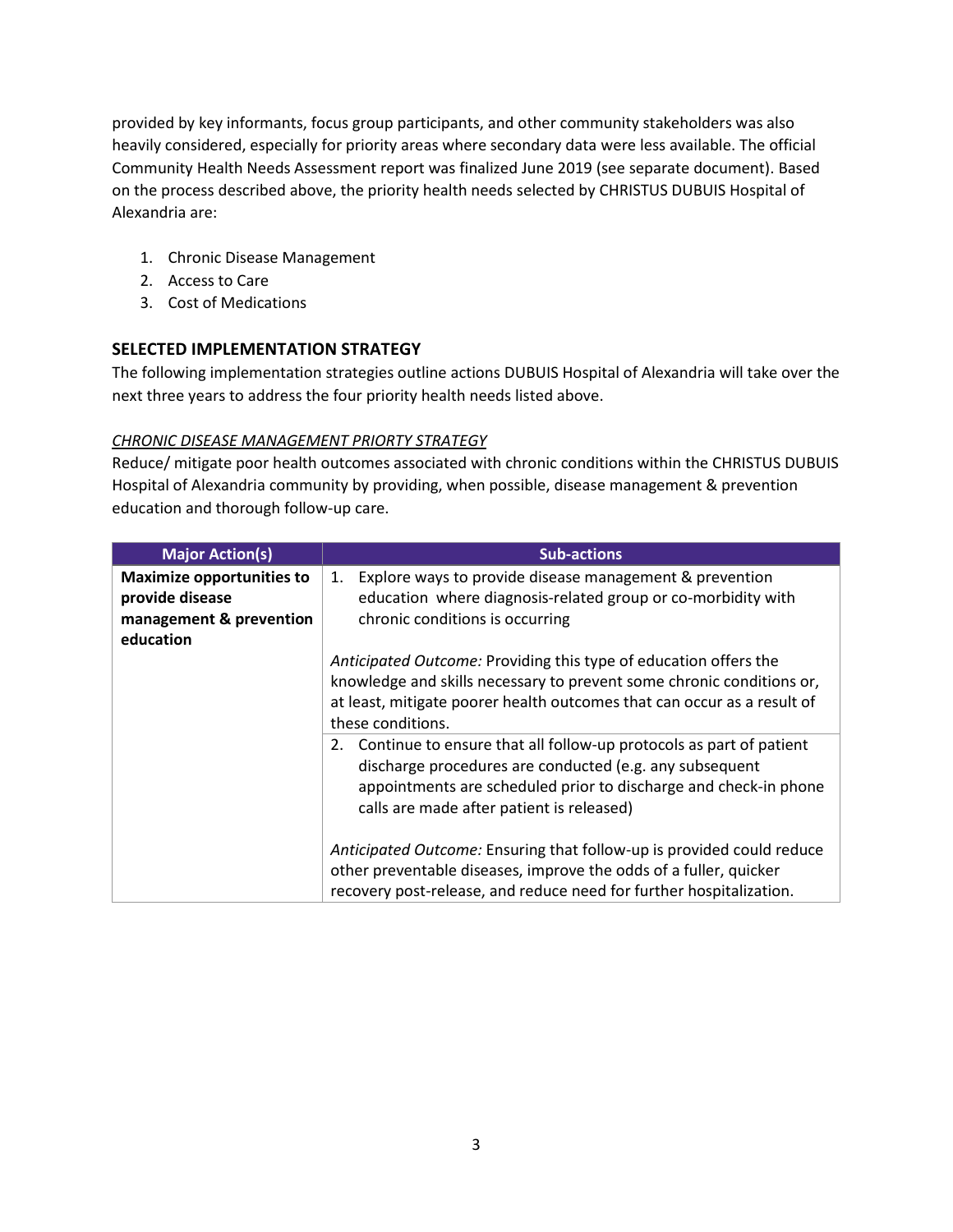#### *ACCESS TO CARE PRIORITY STRATEGY*

Improve access to care and, particularly, access to high cost or unaffordable medications by establishing innovative ways to connect low-income community members with organizations and/or resources that provide health services and medications at a free or reduced cost

| <b>Major Actions</b>                                                                                                                                                                                         | <b>Sub-actions</b>                                                                                                                                                                                                                                                                                                                                                                                                                                                                                                   |
|--------------------------------------------------------------------------------------------------------------------------------------------------------------------------------------------------------------|----------------------------------------------------------------------------------------------------------------------------------------------------------------------------------------------------------------------------------------------------------------------------------------------------------------------------------------------------------------------------------------------------------------------------------------------------------------------------------------------------------------------|
| <b>Explore establishing a</b><br>referral system of<br>community organizations<br>or agencies that can assist<br>with improving access to<br>care or providing other<br>health services at a<br>reduced cost | Determine a list of agencies and organizations that may be able to<br>1.<br>provide other health services at a reduced cost<br>Anticipated Outcome: List will serve as a resource when providing<br>referrals to community members. Linking patients with these resources<br>may improve opportunities for them to access care they may not be<br>able to afford otherwise.                                                                                                                                          |
| <b>Maximize ways to provide</b><br>affordable medication<br>options                                                                                                                                          | Refer community members, when appropriate, to the Dispensary of<br>1.<br>Hope for Community HealthWorx<br>Anticipated Outcome: Dispensary of Hope makes available medication<br>assistance to as many people as possible who qualify. Dispensary of<br>Hope provides much needed medications at a reduced/reasonable<br>cost, which can increase access to such medications.                                                                                                                                         |
|                                                                                                                                                                                                              | 2. Obtain drug company involvement for the indigent when possible<br>Anticipated Outcome: Drug companies can assist with providing some<br>medications at a reduced/ reasonable cost, which can increase access<br>to such medications.<br>3. Arrange for samples from physician offices when available<br>Anticipated Outcome: Many area physicians receive complimentary<br>drug samples from pharmaceutical companies that could be given to<br>those who may not be able to pay for these medications otherwise. |